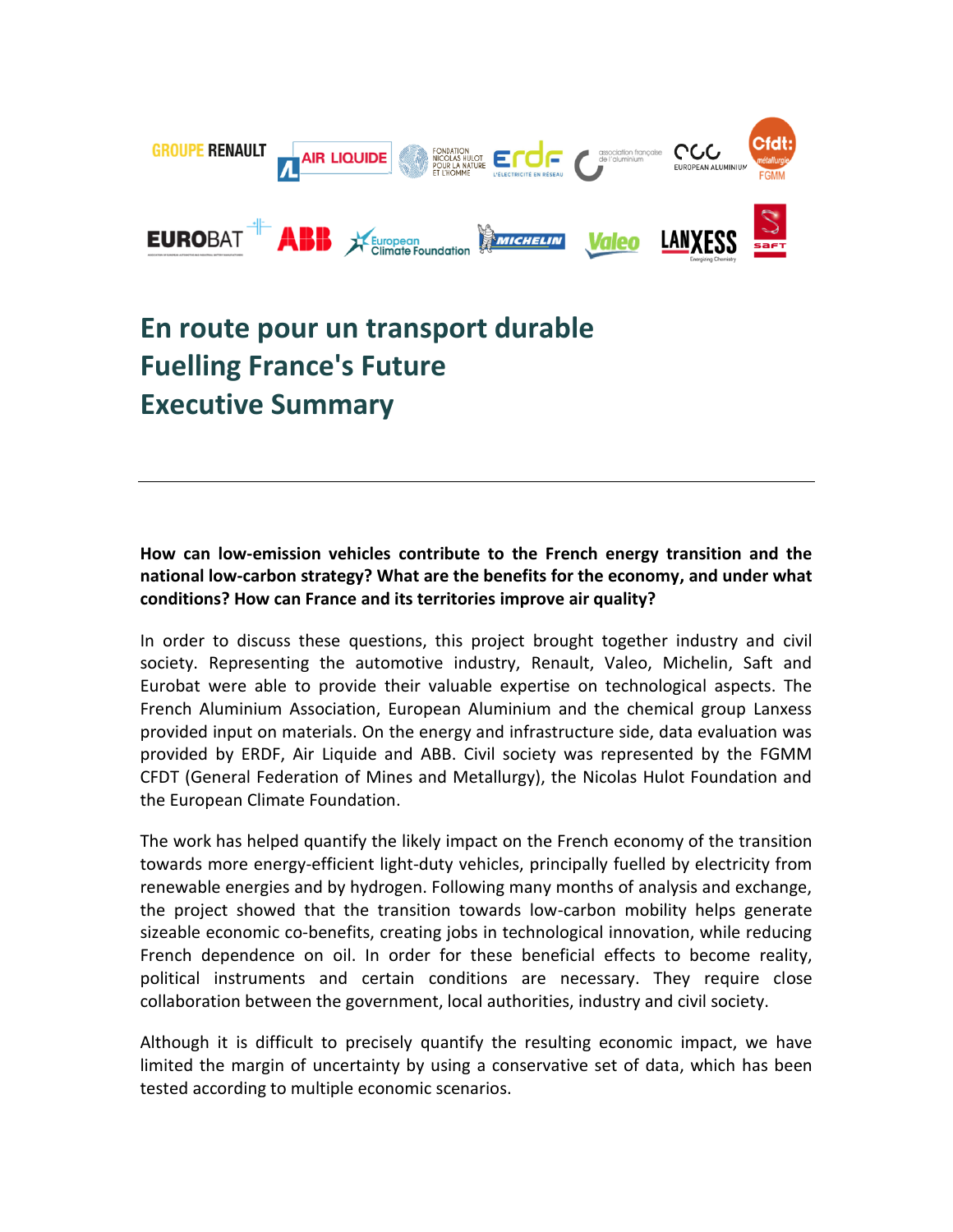Data on the cost and potential of each low-carbon automotive technology are based on a dataset originally produced by the European Automobile Manufacturers' Association (ACEA) and the European Association of Automotive Suppliers (CLEPA) and were examined by the French experts working on the project. Oil price projections were taken from the International Energy Agency (IEA), and projections related to electricity and hydrogen were based on the "Loi de française de transition énergétique" and H2 mobility France.

The transport sector is 71% dependent on oil, of which nearly all is imported. **For every 100 euros spent on filling a tank, 33 euros leaves France and goes to producing states and foreign petroleum companies.** It is thus possible to reconcile the fight against climate change with the creation of new economic opportunities. This technology transition should be seen as an opportunity to create wealth by reducing dependence on imported petroleum products.

The transition towards efficient vehicles with an increasing level of electrification would reduce capital outflow from the French economy. It would allow French households to reduce expenses related to the use of their vehicles, thus more than offsetting the slightly higher purchase price of vehicles. By increasing the share of domestic energy, particularly that produced by renewable energy, France's energy trade balance will be improved, limiting exposure to the price volatility of crude oil.

Improvements to conventional vehicles are already saving money for motorists. Breakthroughs in engine optimisation, the use of light materials, energy-efficient tyres and the gradual introduction of electric propulsion will contribute to further cost reductions.

In France, motorists spend an average of 1191 euros per year on fuel. **By 2030, using an efficient conventional car or a more energy-efficient hybrid would save 583 euros per year, compared to today's average vehicle.** Greater savings might be made with new electric and hydrogen vehicles: Up to around 1008 euros per year per motorist However, the amount of savings made depends greatly on the decisions of the French government regarding fuel tax and energy sources for transport. If enacted at a global level, this transition to low-carbon vehicles would help reduce the price of crude oil, further boosting the economies of oil-importing countries, such as France.

While the purchase price of these technically advanced vehicles may turn out to be higher than for conventional vehicles, the **extra cost may be entirely recovered in a few years by savings made at the fuel station**. This means that overall, the percentage of French household budgets spent on buying and operating cars is lower in a low-carbon scenario.

On a national scale, by 2030, the total cost of renewing and powering vehicles in France and the associated energy distribution should be around 12.4 billion euros less thanks to the integration of low-carbon technologies compared to vehicles using current